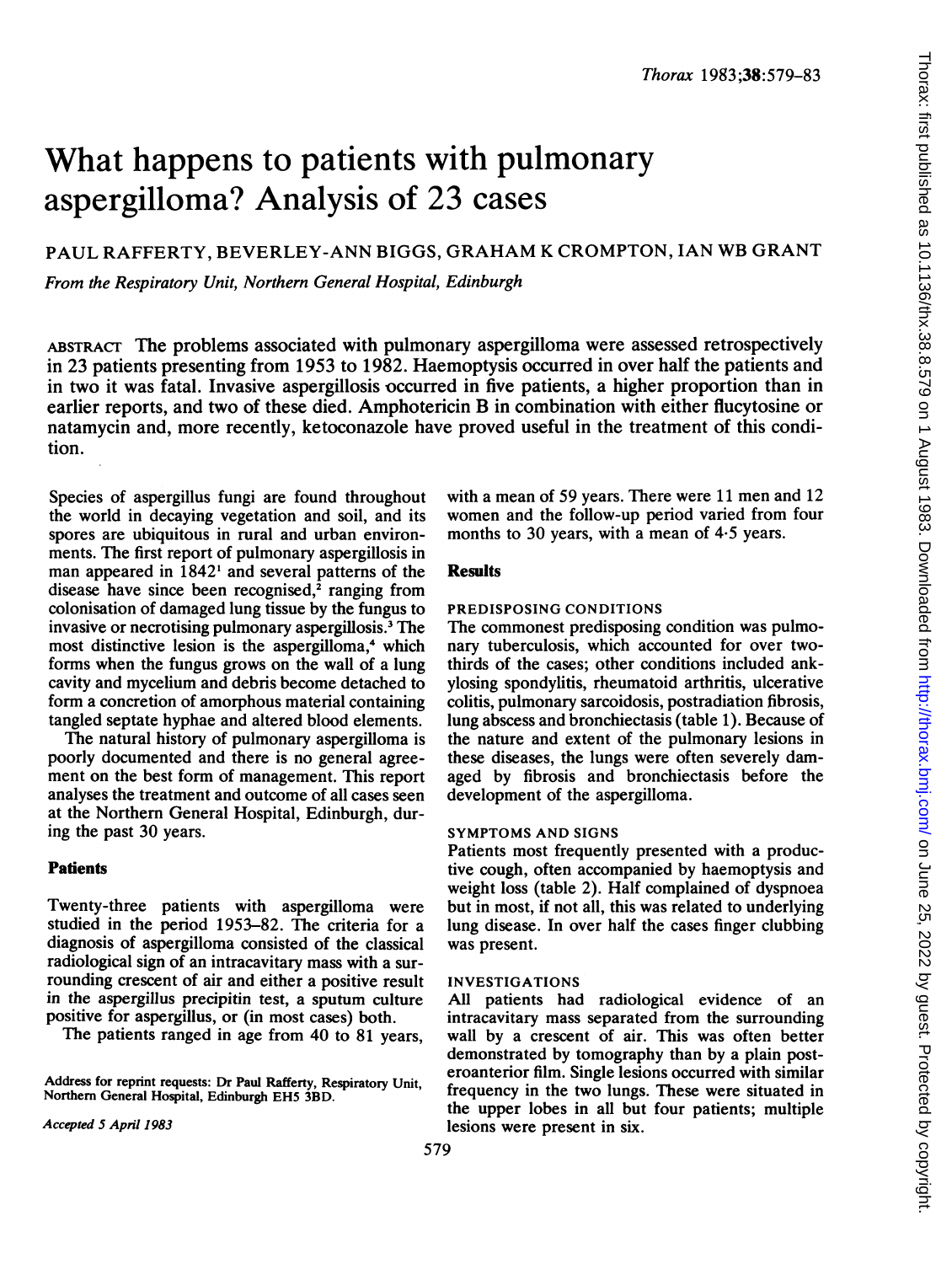Table 1 Predisposing conditions in 23 cases of pulmonary aspergilloma

|                                | $No$ (%) of patients |  |  |
|--------------------------------|----------------------|--|--|
| Tuberculosis*                  | 15 (65)              |  |  |
| Ankylosing spondylitis         |                      |  |  |
| <b>Sarcoidosis</b>             |                      |  |  |
| <b>Rheumatoid arthritis</b>    |                      |  |  |
| Ulcerative colitist            |                      |  |  |
| Postradiation fibrosis‡        |                      |  |  |
| Lung abscess<br>Bronchiectasis |                      |  |  |
|                                |                      |  |  |

\*One patient with tuberculosis later developed sarcoidosis and a bronchial carcinoma, which was successfully treated with radiotherapy.

tOne patient with ulcerative colitis also developed ankylosing spondylitis.

\*The patient with postradiation fibrosis had received radiotherapy for a malignant thymoma associated with myasthenia gravis.

Table 2 Clinical features in 23 cases of pulmonary aspergilloma

|                         | $No$ (%) of patients |  |  |
|-------------------------|----------------------|--|--|
| Productive cough        | 19 (83)              |  |  |
| Haemoptysis             | 12(52)               |  |  |
|                         | 12 (52)              |  |  |
| Dyspnoea<br>Weight loss |                      |  |  |
| Fever                   | (13)                 |  |  |
| Finger clubbing         | 14 (61)              |  |  |

Sputum samples were obtained from 22 of the 23 patients and Aspergillus fumigatus was cultured from 20. In two cases  $A$  niger,  $A$  terreus, and  $A$ flavus were cultured in addition to  $A$  fumigatus. Serum from all <sup>23</sup> patients was tested for A fumigatus precipitins and a positive result was obtained in 20. Of the three patients with a negative result in the precipitin test, two were on long-term corticosteroid treatment and A fumigatus was cultured from the sputum; the third developed a mycetoma with a species of Penicillium and will be the subject of a later communication.

Skinprick tests were carried out in 16 patients with a 5% solution of an aqueous extract of  $A$ fumigatus (Bencard); 13 showed positive reactions, with <sup>a</sup> wheal of more than <sup>3</sup> mm in diameter. A non-specific finding was a raised gammaglobulin level in over half the patients tested.

#### COMPLICATIONS

Haemoptysis occurred in 12 patients. Nine experienced recurrent haemoptysis that was slight (less than 150 ml in 24 hours) and subsided spontaneously. Three patients had major haemoptysis (more than 500 ml in 24 hours). One died at home; another, considered unfit for surgery, died within six hours of admission to hospital; and the third apparently responded to injections of vitamin K after he had been found to have a reduced prothrombin concentration. Only one of these patients had a previous history of haemoptysis.

Invasive pulmonary aspergillosis developed in five  $\sigma$ patients. This diagnosis was made when progressive 능 pulmonary shadowing was noted in the absence of gi bacterial infection and mycelial elements were present in the sputum. In four of these patients an aspergilloma was known to be present before the ਠੋ development of this complication. In the other  $\frac{1}{10}$  patient an aspergilloma was noted within the wider  $\frac{1}{10}$  area of consolidation at the time of presentation.  $\frac{1}{00}$ patient an aspergilioma was noted within the wider area of consolidation at the time of presentation. Three patients recovered after specific antifungal ੜ੍ਹ treatment and two died within 24 hours of admis-က်<br>(၁ sion. Postmortem examination confirmed the diagċ nosis in both patients, one of whom had evidence of systemic spread of the disease.

A more common but less specific complication,  $\triangleleft$ which occurred in 17 patients, was recurrent cough productive of dark green purulent sputum. ⋗ Although many patients had underlying lung disease  $\overline{\mathfrak{S}}$  to account for this. A fumigatus was the predominto account for this,  $A$  fumigatus was the predominant organism found on culture of the sputum in over half of these cases. Three patients developed terminal respiratory failure as a result of underlying Download chronic lung disease and one as a consequence of myasthenia gravis (table 1).

#### TREATMENT AND OUTCOME

The treatment of the 23 patients varied widely and  $\frac{\overline{0}}{2}$ included antibacterial drugs, antifungal drugs, and surgery (table 3). Antifungal treatment included, either singly or in combination, natamycin by inhalation, clotrimazole, and ketoconazole by mouth and amphotericin, flucytosine (5FC), and econazole by intravenous infusion. None of these treament regimens reduced the size of the aspergilloma, but in  $\frac{8}{3}$ some cases they relieved troublesome cough and  $\frac{6}{5}$ haemoptysis. The mortality in treated and untreated patients was similar. Patients with purulent sputum were often given antibacterial chemotherapy initially, but if A fumigatus was found to be the predo- $\frac{8}{5}$ minant pathogen treatment with a specific antifungal agent was usually substituted. In one of two patients  $\frac{3}{6}$ with haemoptysis who were treated with ampicillin  $\mathfrak{D}$ for suspected bacterial infection the aspergilloma temporarily disappeared, and in the other it became smaller. In one patient treated with prednisolone there was symptomatic improvement and a reduction in size of the aspergilloma. on June 25, 2022 by guest. Protected by copyright. <http://thorax.bmj.com/> Thorax: first published as 10.1136/thx.38.8.579 on 1 August 1983. Downloaded from

Specific antifungal chemotherapy was given to  $\overline{6}$ eight patients without invasive aspergillosis on. account of purulent sputum or haemoptysis associ- $\exists$ ated with a heavy growth of A fumigatus in the  $\frac{3}{4}$ sputum. The symptoms resolved in six of these  $\tilde{q}$ patients, but in all eight the aspergilloma remained  $\overline{9}$ unchanged. Five patients with invasive aspergillosis $\sigma$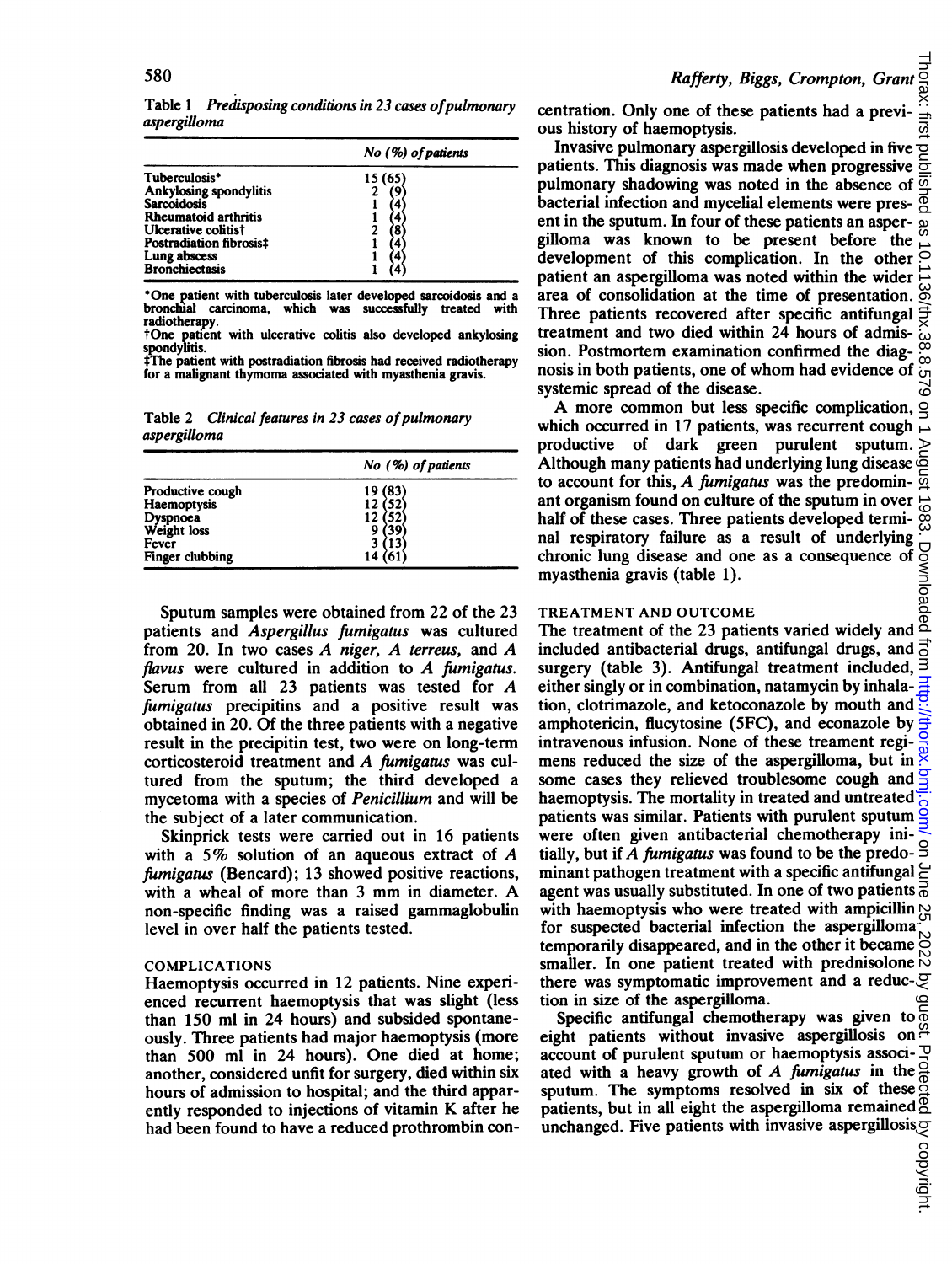| <b>Treatment</b>                                                                                                                                                | No of<br>patients | <b>Indication</b>                                                                                                                              | Response to<br>treatment                                                                                                                         | Effect on<br>aspergilloma                                                                    | Outcome                                                                                                                                        |
|-----------------------------------------------------------------------------------------------------------------------------------------------------------------|-------------------|------------------------------------------------------------------------------------------------------------------------------------------------|--------------------------------------------------------------------------------------------------------------------------------------------------|----------------------------------------------------------------------------------------------|------------------------------------------------------------------------------------------------------------------------------------------------|
| Antifungal<br>Clotrimazole                                                                                                                                      | 3                 | Cough, sputum                                                                                                                                  | Improvement in 2                                                                                                                                 | Unchanged                                                                                    | 1 died (invasive<br>aspergillosis)<br>1 died (unrelated cause)<br>1 lost to follow-up                                                          |
| Natamycin inhalation<br>Natamycin, penicillin<br>Natamycin, prednisolone<br>Natamycin, amphotericin<br>Amphotericin, flucytosine<br>Flucytosine<br>Ketoconazole |                   | Cough, sputum<br>Cough, sputum<br>Cough, sputum<br>Invasive aspergillosis<br>Invasive aspergillosis<br>Cough, sputum<br>Invasive aspergillosis | Symptoms resolved<br>Symptoms resolved<br>Symptoms resolved<br>Symptoms resolved<br>Symptoms resolved<br>Symptoms persisted<br>Symptoms resolved | Unchanged<br>Unchanged<br>Unchanged<br><b>Smaller</b><br>Unchanged<br>Unchanged<br>Unchanged | Died (unrelated cause)<br>Lost to follow-up<br>Died (unrelated cause)<br>Died (haemoptysis)<br><b>Alive</b><br>Died (unrelated cause)<br>Alive |
| (+prednisolone)<br>Ketoconazole<br>Econazole                                                                                                                    |                   | <b>Haemoptysis</b><br>Invasive aspergillosis                                                                                                   | Symptoms resolved<br>Deteriorated rapidly                                                                                                        | Unchanged<br>Unchanged                                                                       | <b>Alive</b><br>Died (invasive<br>aspergillosis)                                                                                               |
| <b>Surgical</b><br>Local resection<br>Right upper lobectomy                                                                                                     |                   | <b>Haemoptysis</b><br><b>Haemoptysis</b>                                                                                                       | Chronic empyema<br><b>Bronchopleural fistula</b>                                                                                                 | Resected<br>Resected                                                                         | Alive<br>Died (postoperative<br>respiratory failure)                                                                                           |
| Non-specific<br>Prednisolone<br>Antibacterial drugs only                                                                                                        | 3                 | <b>Haemoptysis</b><br>Cough, sputum                                                                                                            | Symptoms resolved<br>Symptoms resolved                                                                                                           | Smaller<br>Lysis in 1                                                                        | Alive<br>1 died (haemoptysis)<br>2 died (unrelated causes)                                                                                     |
| Vitamin K                                                                                                                                                       | 1                 | Haemoptysis                                                                                                                                    | Symptoms resolved                                                                                                                                | Unchanged                                                                                    | Alive                                                                                                                                          |
| None                                                                                                                                                            | 4                 | Asymptomatic                                                                                                                                   |                                                                                                                                                  | Unchanged                                                                                    | 1 alive<br>1 lost to follow-up<br>2 died (unrelated causes)                                                                                    |

Table 3 Treatment and outcome in 23 cases of pulmonary aspergilloma

were also treated with antifungal drugs. In all three survivors the chemotherapy included amphotericin or ketoconazole.

Two patients were treated surgically, both for recurrent haemoptysis. The first developed a chronic empyema and the second died from respiratory failure in the postoperative period, having developed a bronchopleural fistula.

In the whole group of 23 patients five deaths were directly attributable to the aspergilloma. Two of these were due to invasive aspergillosis and two to massive haemoptysis, and one followed surgery for recurrent haemoptysis. Three patients died from respiratory failure, two from bronchial carcinoma, one from intestinal malabsorption, and two at home from unknown causes. Seven are currently alive and the remaining three have been lost to follow-up.

#### Discussion

The reasons why the natural history of intracavitary aspergilloma is poorly documented are that it is an uncommon disease and that the outcome is so often related to underlying non-specific pulmonary pathology. The most common predisposing condition in our patients was tuberculosis. This is in keeping with the findings of the British Tuberculosis Association, which in 1968 reported the development of an aspergilloma in 15% of persisting (sputum-negative) cavities larger than  $2.\overline{5}$  cm, the highest incidence being found in cavities of 7-11 years' duration.5

Most patients have a chronic productive cough and occasionally develop the systemic features of fever, malaise, and weight loss. It is difficult to know whether these symptoms are due to the aspergilloma or to coexisting bacterial infection. Davies and Somner suggested that such symptoms may be due to a hypersensitivity reaction to aspergillus.<sup>6</sup> This is supported by the similarity of the pattern of cytophilic antibodies found in these patients and in those with allergic bronchopulmonary aspergillosis.<sup>7</sup>

Haemoptysis, a well-recognised complication of aspergilloma, occurred in over half of our patients. Of these, only two succumbed from massive bleeding. The frequency and severity of previous haemoptysis appeared to have little bearing on the final outcome. Other authors have reported lifethreatening haemoptysis in 20% of patients with aspergilloma and suggest that these patients should be treated surgically.<sup>8</sup> In our experience, however, this is seldom feasible because most patients with aspergilloma have severely damaged lungs and poor pulmonary function.

A more disturbing complication is that of invasive pulmonary aspergillosis (fig). This occurred in five of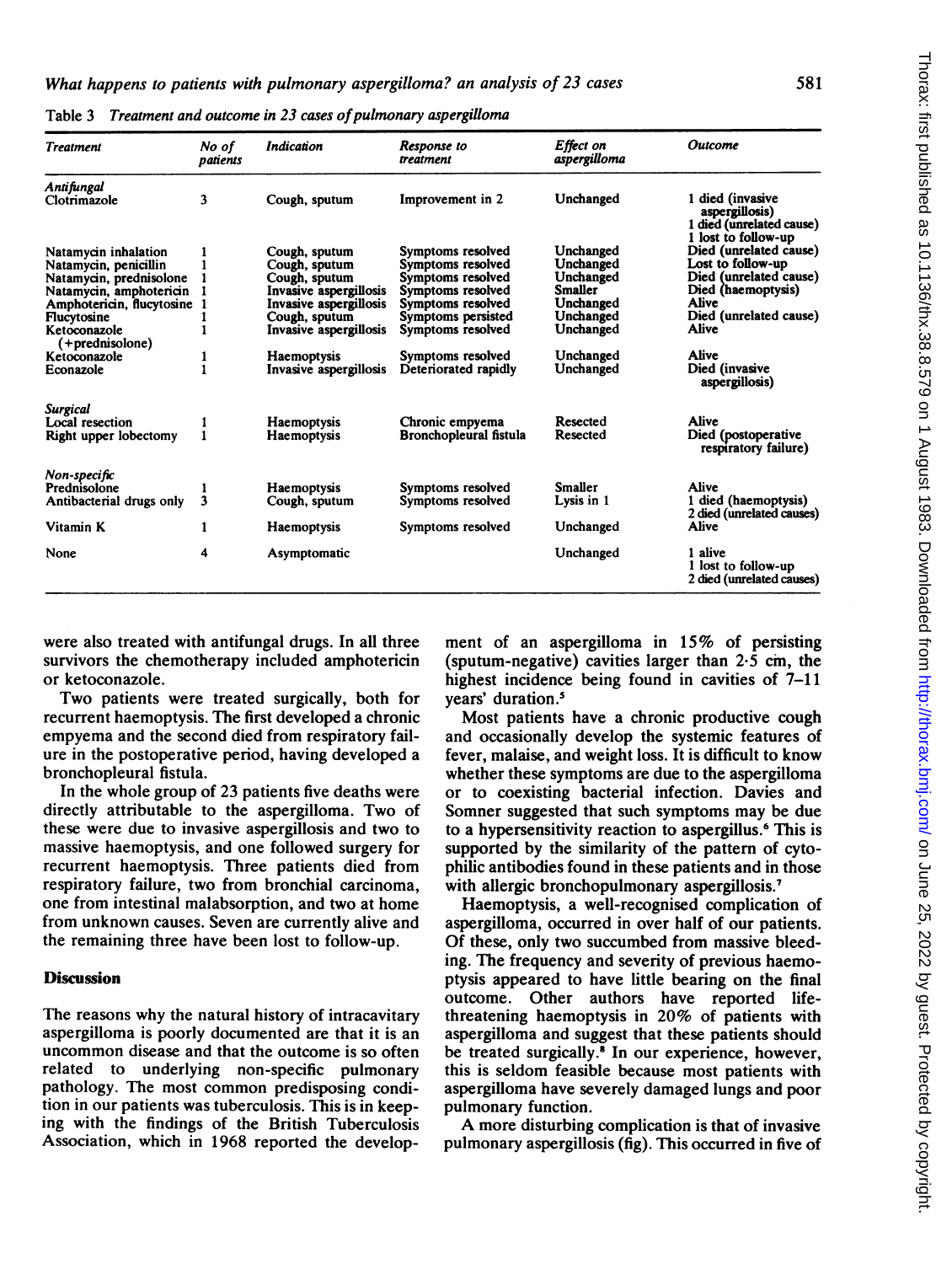# 582 Rafferty, Biggs, Crompton, Grant

Rafferty, Biggs, Crompton, Grant of the patients, two of whom died. This condition is  $\frac{1}{31}$  usually found in debilitated or immunosuppressed patients. Four of our patients were in this category: The two were receiving usually found in debilitated or immunosuppressed patients. Four of our patients were in this category: two were receiving corticosteroid treatment and one had chronic empyema and the other ulcerative colitis. These findings are at variance with the experience of other workers,<sup>9</sup> who suggest that the risk of  $\frac{8}{6}$  aspergilloma progressing to invasive pulmonary dis- $\frac{4}{6}$ aspergilloma progressing to invasive pulmonary dis-

There is no general agreement on the management of pulmonary aspergilloma per se. The first surgical resection was reported in  $1948^{10}$  and for  $\frac{12}{5}$ many years surgery was regarded as the treatment of  $\omega$ choice for symptomatic disease, especially in the United States. More recently this view has been  $\mathfrak{S}$ questioned.<sup>9</sup> Analysis of the data from 140 pulmo- $\degree$ nary resections for aspergilloma revealed an overall<sup>9</sup> mortality of 7%. Major postoperative complications  $\vec{z}$  such as bronchopleural fistulas, resistant air space such as bronchopleural fistulas, resistant air space problems, empyema, and haemorrhage occurred in  $22\%$  of cases. The two patients in our own series  $\frac{22\%}{100}$ who were treated surgically fared badly. One died $\vec{\mathcal{Q}}$ and the other was left with chronic empyema.

Antifungal treatment in this series varied consid- $\Box$ erably from case to case and did not affect the size of  $\geq$ the aspergilloma or mortality. Our experience, how- $\frac{3}{6}$ ever, confirmed the potential value of amphotericing combined in some cases with flucytosine, and poss- $\overline{6}$ comomed in some cases were neglected. invasive aspergillosis. Ketoconazole is an oral anti- $\frac{Q}{Z}$ fungal agent in the imidazole group, which has beenshown to be effective in various superficial fungal $\overline{5}$ infections and some systemic ones. Borelli et al have reported that two patients with pulmonary asperg- $\overline{6}$ illoma failed to respond to treatment with ketoconazole;<sup>11</sup> but we used it successfully in one<sub> $\sigma$ </sub> patient with invasive aspergillosis, and in another patient symptomatic improvement coincided with<sup>2</sup> the virtual elimination of A fumigatus from the  $\frac{3}{2}$ sputum. Thorax: first published as 10.1136/thx.38.8.579 on 1 August 1983. Downloaded from Diplicity. from/ On Juplish, 2022. Dy guest as 10.1136/right.

This study exemplifies the unsystematic approach to the treatment of pulmonary aspergilloma during the past three decades, and the high mortality rate underlines the inadequacy of both medical and sur- $\mathfrak{S}^{\dagger}$ gical treatment. There is very little evidence that either form of treatment influences the prognosis, $\tilde{N}$ except on the rare occasions when the risk of fatalhaemoptysis can be eliminated by resection of the aspergilloma or when secondary invasive pulmonary aspergillosis, a more common complication than is generally recognised, can be controlled by intensive-<br>antifungal chemotherapy.<br> $\begin{array}{c}\n\overrightarrow{0} \\
\overrightarrow{0} \\
\overrightarrow{0} \\
\overrightarrow{0} \\
\overrightarrow{0}\n\end{array}$ <br> **References** antifungal chemotherapy.